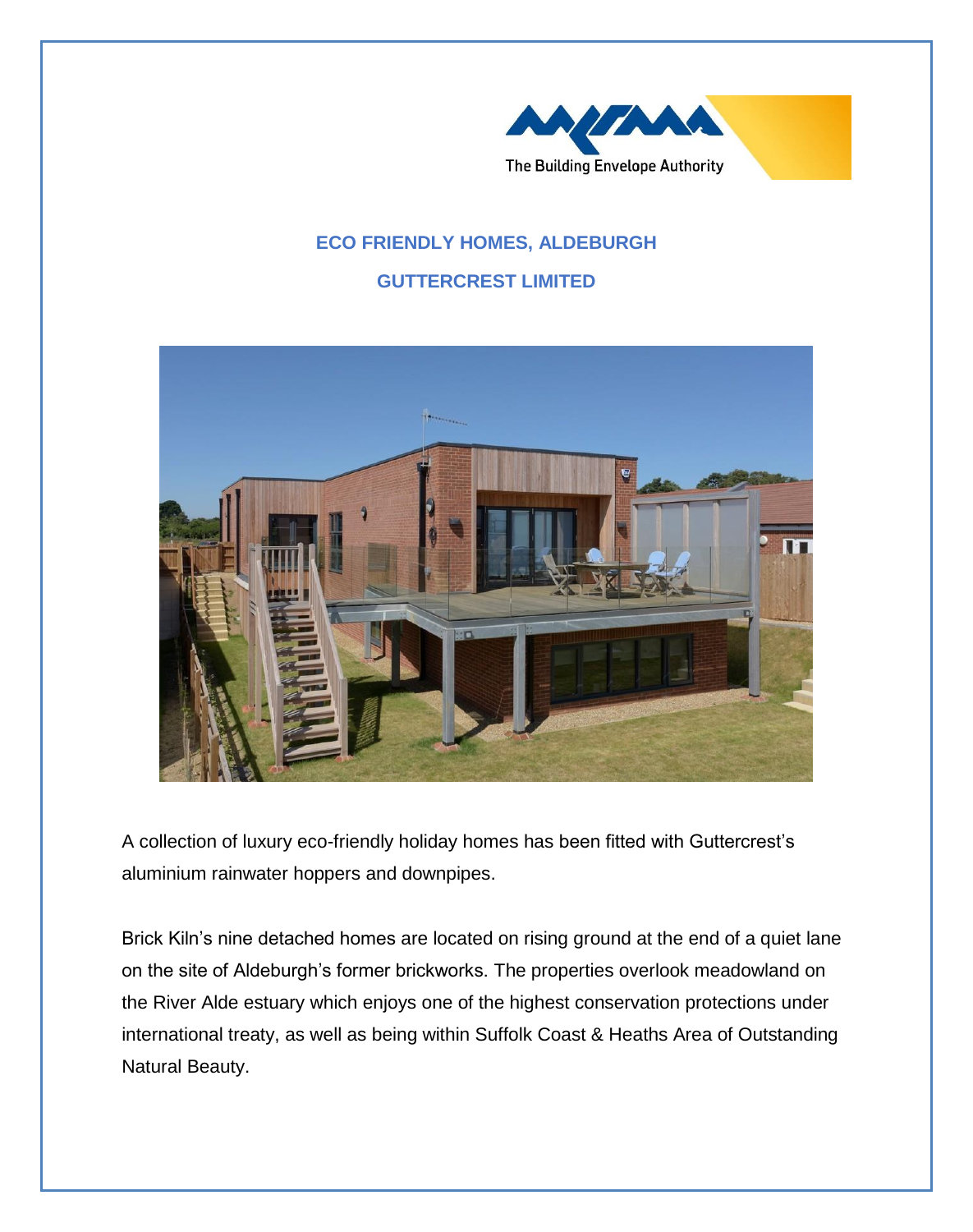A clear design objective for the homes was to make to make them as ecologically friendly as possible, with features including sedum flowering plant roof coverings and energy efficient air source pumps. Guttercrest's aluminium gutters, downpipes and hoppers were an ideal choice for an eco-friendly rainwater solution to fit the design objective.



Guttercrest's aluminium rainwater goods have a long life expectancy, in excess of 60 years - enhancing the whole of life embodied energy figure relative to materials with shorter life spans. Aluminium is amongst the most environmentally friendly metals on the planet, with 75% of all aluminium ever produced still being recycled.

The rectangular aluminium rainwater hoppers are used alongside 100mm square aluminium downpipe and 100mm square box gutter, all coated in a matt black (RAL 9005) polyester powder finish.